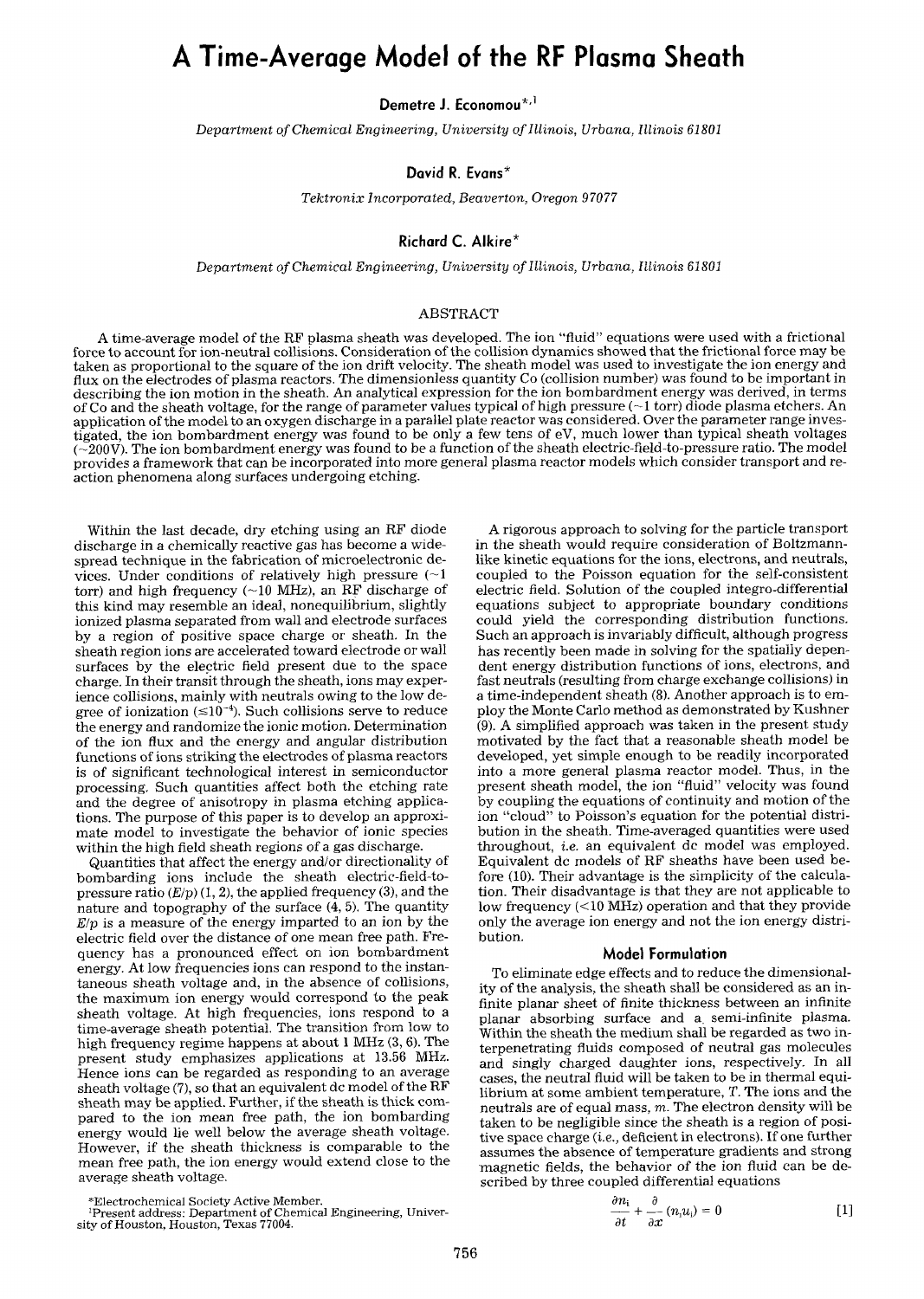$$
\frac{\partial E}{\partial x} = \frac{qn_i}{\epsilon_o} \tag{3}
$$

Here, the coordinate  $x$  is in the direction normal to the planar boundary surfaces defined previously. Equation [1] is the ion continuity equation. It contains no source term and, thus, embodies the assumption that the ionization rate is negligible within the sheath in comparison to the plasma or glow region. This assumption is consistent with the assumption of negligible electron density since electron impact is usually the dominant ionization mechanism. Equation [2] is the equation of motion for the ion fluid with  $u_i$  denoting the average ion velocity. The two terms on the right-hand side account, respectively, for the effect of the sheath electric field and the effect of the dynamic frictional force,  $F<sub>1</sub>$ , due to interaction with the medium. Equation [3] is Poisson's equation which relates the divergence of the electric field to the space charge density.

*Dynamic friction.--The* preceding set of equations is closed in all quantities except the frictional force,  $F<sub>i</sub>$ . In this section, a form for  $F_i$  as a function of molecular dynamic parameters and the average ion velocity,  $u_i$ , will be obtained. To begin, one notes that within a slightly ionized discharge, the great majority of collisions experienced by any given ion are binary encounters with a neutral gas molecule (shown schematically in Fig. 1). Phenomenologically, one can express the dynamic frictional force as an average over all possible collisions of a "test" ion moving at a velocity,  $u_i$ , with a thermal distribution of neutrals. Restriction of consideration to spherically symmetric ionmolecule interactions yields the expression

$$
F_{1} - \frac{m}{2} \int_{0}^{\pi} d\chi \sin\chi \int d\mathbf{g} \, g\sigma(\chi, g) \, \Delta u_{1}(\chi, \mathbf{g}) f(\mathbf{v}) \qquad [4]
$$

where g is the relative velocity of the test ion with respect to a gas molecule  $(g = |g|)$  and  $\chi$  is the collisional scattering angle (see Fig. 1). The function,  $\sigma(\chi, g)$ , is the differential collision cross section for the ion-molecule interaction and  $\Delta u_i(\chi, g)$  is the collisional change in the component of the ion velocity parallel to the X-axis *(i.e.,* normal to electrode or wall surfaces). The molecular velocity distribution function,  $f(\mathbf{v})$ , is taken to be a Maxwellian

$$
f(\mathbf{v}) = N \left[ \frac{m}{2\pi kT} \right]^{3/2} e^{-mv^2/2kT}
$$
 [5]

where the molecular velocity magnitude, v, is

$$
v = \sqrt{g^2 - 2gu_i \cos\theta + u_i^2}
$$
 [6]

and the angle  $\theta$  is taken between the relative velocity g and the X-axis.



**Fig. 1. Ion-molecule collision geometry** 

$$
\Delta u_i(\chi, \mathbf{g}) = -g \cos \theta \xi(\chi) \tag{7}
$$

Physically, this corresponds to a hard sphere description of the ion-molecule interaction. Such a description is plausible since the collisional kinetic energy is generally quite large and the repulsive core of the interaction is dominant. Of course, a hard sphere interaction neglects the energy dependence of the cross section. Conceptually, the use of a "soft" interaction (such as a Lennard-Jones 6-12 potential) would present no difficulty except for more laborious computations. However, the value of such increased sophistication is questionable since  $(i)$   $F_i$  is an integral quantity and is not strongly dependent on the detailed nature of the interaction, and *(ii)* in the approximate sheath model, the ion energy distribution is replaced by the average ion energy.

One can substitute Eq. [5]-[7] into the expression for  $F_i$ Eq. [4], and integrate to obtain

$$
F_{i} = -\frac{mN}{\pi u_{i}^{2}} \left[ \frac{2\pi kT}{m} \right]^{3/2} \left\{ u_{i} e^{-m u_{i}^{2}/2kT} \left( 1 - \frac{m u_{i}^{2}}{kT} \right) + \left[ \left( \frac{m u_{i}^{2}}{kT} \right)^{2} + \frac{2m u_{i}^{2}}{kT} - 1 \right] \frac{1}{2} \sqrt{\frac{2\pi kT}{m}}
$$

$$
erf\left( u_{i} \sqrt{\frac{m}{2kT}} \right) \left\} \int_{0}^{\pi} d\chi \sin \chi \sigma(\chi) \xi(\chi) \qquad [8]
$$

In the present case, ions have kinetic energies which are much larger than *kT,* hence, the preceding expression can be simplified by the assumption  $mu_i^2 >> 2kT$ 

$$
F_i = -2\pi mNu_i^2 \int_0^{\pi} d\chi \sin \chi \sigma(\chi) \xi(\chi)
$$
 [9]

Thus, the frictional force is approximately quadratic in  $u_1$ . It is convenient to define a frictional coefficient,  $\alpha_i$ , such that

$$
F_i = -\alpha_i u_i^2 \qquad [10]
$$

where

$$
\left[\frac{m}{2\pi kT}\right]^{\omega_{\alpha}}e^{-mv^{2}/2kT}
$$
 [5]  $\alpha_{i} = 2\pi mN\int_{0}^{\pi} d\chi \sin \chi \sigma(\chi)\xi(\chi)$  [11]

The coefficient can be evaluated if specific forms are given for  $\sigma(\chi)$  and  $\xi(\chi)$ . For elastic hard sphere interactions

$$
\sigma_{\rm el}(\chi) = \pi D^2 \qquad [12]
$$

$$
\xi(\chi) = \frac{1}{2} (1 - \cos \chi)
$$
 [13]

Then, the frictional coefficient takes the form

$$
\alpha_i = \frac{\pi m N D^2}{2} \tag{14}
$$

Charge exchange collisions can be treated as grazing encounters which, if there were no charge exchange, would have a scattering angle near 0. However the effect of the charge exchange is to change the scattering angle to near  $\pi$ radians (for equal ion and neutral masses). If the constant,  $D_{\text{ex}}$ , is defined as an effective diameter appropriate to charge exchange, the charge exchange cross section can be given an idealized form

$$
\sigma_{\rm ex}(\chi) = \pi \, D_{\rm ex}^2 \frac{\delta(\pi - \chi)}{\sin \chi} \tag{15}
$$

where  $\delta(\pi - \chi)$  is the Dirac delta function. Dynamically, all charge exchange collisions are being treated as if  $\chi = \pi$ .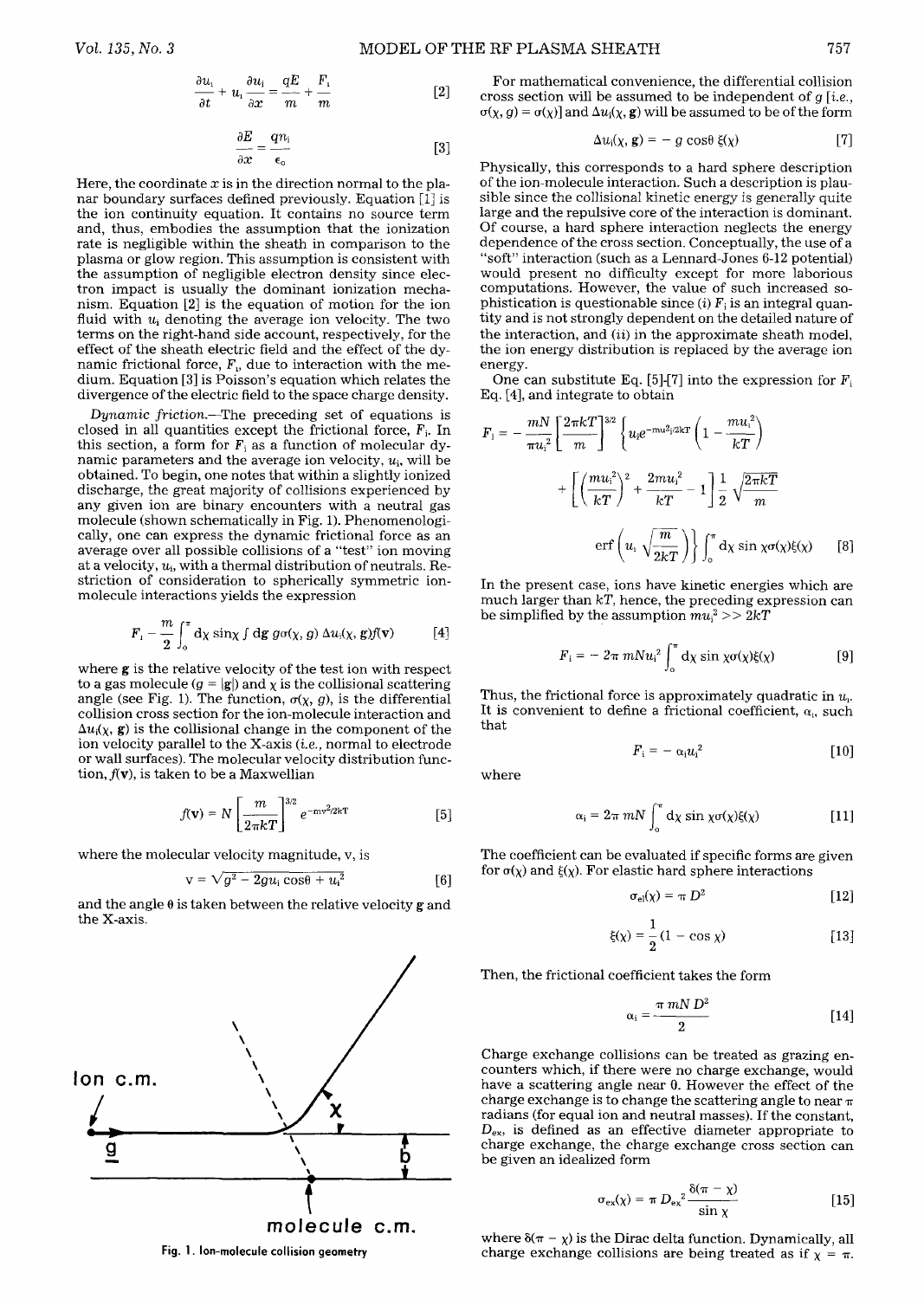The differential cross section including both elastic and charge exchange collisions is  $\sigma_t = \sigma_{el} + \sigma_{ex}$ . The form of  $\xi(\chi)$ remains as in Eq. [13]. When charge exchange is included,  $\alpha$ , becomes

$$
\alpha_{1} = \frac{Nm\pi}{2}(D^{2} + D_{ex}^{2})
$$
 [16]

which suggests that an  $ad$  hoc general expression for  $\alpha_i$  can be given as

$$
\alpha_{\rm i} = \frac{Nm}{2} \sigma_{\rm t} \tag{17}
$$

*Model equations and boundary conditions.--Equations*  [1]-[3] can be simplified by replacing the instantaneous field with its time average  $\langle E \rangle$ . Taking into account Eq. [10] and that

$$
\langle E \rangle = -\frac{dV}{dx} \tag{18}
$$

yields

$$
\frac{d}{dx}\left(n_{i}u_{i}\right)=0\tag{19}
$$

$$
u_i \frac{du_i}{dx} = -\frac{q}{m} \frac{dV}{dx} - \frac{\alpha_i u_i^2}{m}
$$
 [20]

$$
\frac{d^2V}{dx^2} = -\frac{qn_1}{\epsilon_0} \tag{21}
$$

It now remains to impose suitable boundary conditions on this system of equations. Bohm (27) demonstrated that ions entering the sheath must do so with an approximate velocity which is determined by the plasma parameters characteristic of the glow. If one defines the coordinate origin,  $x = 0$ , to be at the sheath-glow interface (Fig. 2), the Bohm criterion in a collisionless plasma is

$$
u_i(0) \simeq \sqrt{\frac{kT_e}{m}} \tag{22}
$$

Here,  $T_e$  is the electron temperature within the glow region. Typically, in an RF discharge of practical importance,  $kT_e$  is from 1 to 10 eV.

The essence of the Bohm criterion is that before entering the sheath, an ion falls through a potential drop of order,  $kT_e/2q$ , which "leaks" into the glow from the sheath. A potential drop of this magnitude can be sustained within the glow due to the thermal energy of the electron fluid without grossly perturbing the system away from ideality *(i.e.,* 



**Fig. 2. Schematic of sheath and of sheath/glow interface (not drawn to scale).** 

the glow remains quasi-neutral with approximately equal ion and electron densities). The Bohm criterion must be modified when the negative ion density in the glow is large as compared to the electron density (15).

If one adopts the convention that  $x < 0$  corresponds to the glow and  $x > 0$  corresponds to the sheath (and/or electrode), one can modify the Bohm criterion to include the effect of dynamic friction as follows

$$
\frac{mu_{i}(0)^{2}}{2} \simeq \frac{kT_{e}}{2} - \int_{-\infty}^{\infty} dx \, |F_{i}(x)| \qquad [23]
$$

Thus, the kinetic energy of an ion entering the sheath approximately equals the potential energy,  $kT_e/2$ , minus energy lost to friction against the medium. In practice, the quadrature cannot be evaluated and will be replaced by an estimate,  $\lambda_D|F_i(0)|$ , where  $\lambda_D$  is the Debye length. The Debye length is a characteristic measure of the distance within a quasi-neutral plasma over which a variation in potential of order,  $kT_e/2q$ , is effectively screened out. Consequently, electric fields within the plasma should be no greater than the order of  $kT_e/2q\lambda_D$ . Hence, before entering the sheath, an ion is strongly affected by electrical and frictional forces primarily within the last Debye length of the glow (presheath in Fig. 2) before reaching the sheath-glow interface. Since the average electron energy in the glow associated with the x-degree of freedom is  $kT_e/2q$ , the sheathglow interface is the plane at which the average electron is reflected back to the glow, leaving the sheath devoid of electrons, as assumed earlier.

It should be mentioned at this point that the above discussion associated with the Bohm criterion is most appropriate for a dc sheath. For example, periodic electron "leakage" into an RF sheath, to neutralize the positive ion flux to a capacitively coupled electrode, would violate our assumption of the sheath being devoid of electrons. However, it was felt that, for the present simplified sheath model, the Bohm criterion may be used [as was done in previous work on RF sheaths, Ref. (22)] to provide an approximate boundary condition for the ion current at the glow/sheath interface. The problem of suitable boundary conditions at the (imaginary) glow/sheath interface arises when the sheath is considered separately from the glow. Such a problem would not exist in a glow discharge model which is written over the entire interelectrode space (26). However, such a model is far more complex and does not serve the purpose of the present work; namely, to provide a simplified, yet reasonable sheath model which can be readily coupled to a transport and chemical reaction model of a plasma etching reactor.

In the present work, the bulk ion density  $n_{\rm p}$  was taken to be constant within the glow up to the glow-sheath interface  $(x = 0)$ . Thus, the Bohm criterion and quasi-neutrality provide the following boundary conditions at the sheathglow interface

$$
n_{\rm i}(0)=n_{\rm p} \qquad \qquad [24]
$$

$$
u_{\rm i}(0) = \sqrt{\frac{kT_{\rm e}}{m + 2\alpha_{\rm i}\lambda_{\rm D}}}\qquad \qquad [25]
$$

$$
\left. \frac{dV}{dx} \right|_{x=0} = -\frac{kT_e}{2q\lambda_D} \tag{26}
$$

V(0) can be chosen arbitrarily and will be taken to be zero. The electrode is assumed to be an equipotential surface

$$
V(d) = -V_{\rm s} \tag{27}
$$

Equation [27] implies that the electrode has a negative potential with respect to the plasma. The three boundary conditions imposed on potential do not overspecify the problem since the sheath thickness d is not known *a priori.* 

It is instructive to render the equations and boundary conditions dimensionless. By defining

$$
n_{i}^{*} = \frac{n_{i}}{n_{p}} \qquad u_{i}^{*} = u_{i} \sqrt{\frac{m}{kT_{e}}} \qquad V^{*} = \frac{qV}{kT_{e}} \qquad [28]
$$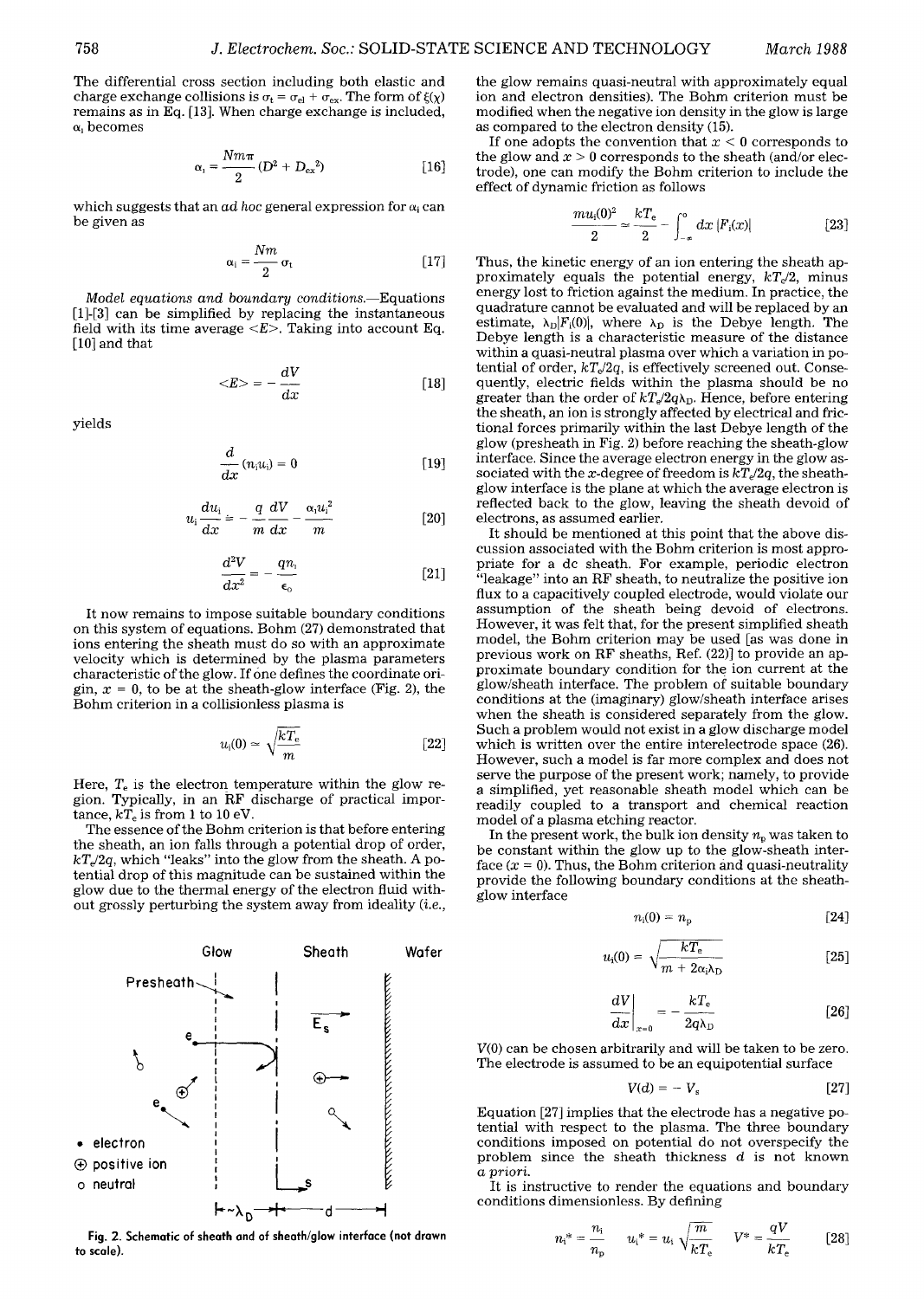$$
x^* = \frac{x}{\lambda_D} \qquad \text{Co} = \frac{\alpha_j \lambda_D}{m} \tag{29}
$$

one can rewrite Eq. [19]-[21] to obtain

$$
\frac{d}{dx^*} (n_1^* u_1^*) = 0
$$
 [30]

$$
u_i^* \frac{du_i^*}{dx^*} = -\frac{dV^*}{dx^*} - \text{Co } u_i^{*2}
$$
 [31]

$$
\frac{d^2V^*}{dx^{*2}} = -n_i^*
$$
 [32]

In rendering Eq. [21] dimensionless, the expression for the Debye length  $\lambda_D = (kT_e\epsilon_0/n_eq^2)^{1/2}$  was used. The preceding boundary conditions become

$$
n_i^*(0) = 1 \qquad u_i^*(0) = \sqrt{\frac{1}{1 + 2C_0}}
$$
 [33]

$$
\left. \frac{dV^*}{dx^*} \right|_{x^* = 0} = -\frac{1}{2} \qquad V^*(0) = 0 \qquad V^*(d^*) = -V_s^* \quad [34]
$$

The dimensionless quantity Co, hereafter referred to as the "collision number," directly affects the energy of ions bombarding the electrode. With use of Eq. [17] and [29], Co can be expressed as

$$
Co = \frac{1}{2} N \lambda_D \sigma_t
$$
 [35]

Co is a measure of the number of collisions an ion suffers when traversing the sheath. If the value of Co is small (Co  $\rightarrow$  0), such as under low pressure operation, ions free-fall into the sheath. This is the so-called space charge sheath limit. In such a case ions bombard the electrode surface with energy equal to the average sheath voltage. At the other extreme of high Co values, ions experience many collisions during their transit through the sheath and ions can be regarded in "equilibrium" with the local field. In that case, ion inertia effects can be neglected  $(du<sub>i</sub>/dx = 0)$ , and the ion bombardment energy will be substantially smaller than the sheath voltage.

Combining Eq. [30]-[32] yields

$$
\frac{d^2}{dx^{*2}}(u_1^{*2}) + 2\mathrm{Co}\frac{d}{dx^*}(u_1^{*2}) = \frac{2}{u_1^*} \sqrt{\frac{1}{1+2\mathrm{Co}}} \qquad [36]
$$

which was solved for  $u_i^{*2}$  by a finite difference algorithm. Equation [33] provided  $u_1^{*2}(0)$ , one of the two initial conditions required. The second initial condition was found by applying Eq. [31] for  $x^* = 0$ , and using Eq. [33] and [34] to obtain

$$
\left. \frac{du_i^{*2}}{dx^*} \right|_{x^*=0} = 1/(1 + 2Co) \tag{37}
$$

After obtaining the drift velocity  $u_i^* = u_i^*(x^*)$ , Eq. [30] and [32] were solved simultaneously to find the potential distribution in the sheath. Calculations stopped when the potential attained a value of  $-V_s^*$ , *i.e.*, when the electrode was reached, at which point the sheath thickness could be obtained from the corresponding  $x^*$  value.

## **Results and Discussion**

Two sets of calculations were carried out, the first being of general behavior in dimensionless parameter space, the second being specific to an oxygen plasma in a parallel plate etching reactor.

Figure 3 shows the dimensionless sheath potential as a function of dimensionless distance from the glow/sheath interface  $(x^* = 0)$  into the sheath, for several values of Co. The absolute value of the sheath potential increases monotonically with distance into the sheath. For a given **dis-**



Fig. 3. Dimensionless sheath potential *vs.* dimensionless distance

**into the sheath with the collision number as a parameter.** 

tance into the sheath, the potential "drop" is higher for higher values of the collision number. This is because the sheath "resistance" increases with Co. In practice, if one has an estimate of the sheath voltage and of Co, one can obtain  $x^*$  from Fig. 3 and in turn the sheath thickness. For example, in a symmetric discharge (electrode area ratio  $\approx$  1), the sheath voltage may be taken as approximately 1/4 of the applied RF peak-to-peak voltage (assuming that there is negligible voltage drop across the bulk plasma). In a strongly asymmetric system (electrode area ratio  $<< 1$ ), the sheath voltage over the smaller area electrode (usually the powered electrode) may be taken as 1/2 of the applied RF peak-to-peak voltage (1D. The collision number is given by Eq. [35] and requires knowledge of the collision cross section, values of which may be found in Ref. (14) and (16).

The value of  $x^*$  obtained in the foregoing manner can then be used with Fig. 4 to obtain the ion velocity (and energy) for the given Co. As seen in Fig. 4, the ion velocity decreases with increasing Co because ions experience more collisions in the sheath. The ion velocity changes rapidly close to the glow/sheath interface. The current continuity equation then requires that the ion density falls rapidly there. For values of  $Co > 1$ , the ion velocity quickly attains a "fully developed" value, changing only slowly with distance down the sheath. This is the force balance condition for which the electrostatic force and the frictional force almost balance each other, *i.e.,* ion inertia (acceleration) is negligible  $(du<sub>i</sub>/dx = 0$  in Eq. [20]). Then, Eq. [20] yields

$$
u_{i} = \left(\frac{qE}{\alpha_{i}}\right)^{1/2} \tag{38}
$$

or, since  $\alpha_1$  is proportional to pressure p (Eq. [17])

$$
u_{\rm i} \sim \left(\frac{E}{p}\right)^{1/2} \tag{39}
$$

This result was obtained by Wannier (12) for the motion of gaseous ions with fully developed velocity distribution under a strong electric field  $(E/p>>1$  *V*/torr-cm), and constant mean free path ion-neutral collisions (such as in the case of hard-sphere interactions).

There are some limiting forms of the sheath model which are amenable to analytical solution. In the "frictionless" case (Co  $\rightarrow$  0), Eq. [36] can be solved analytically to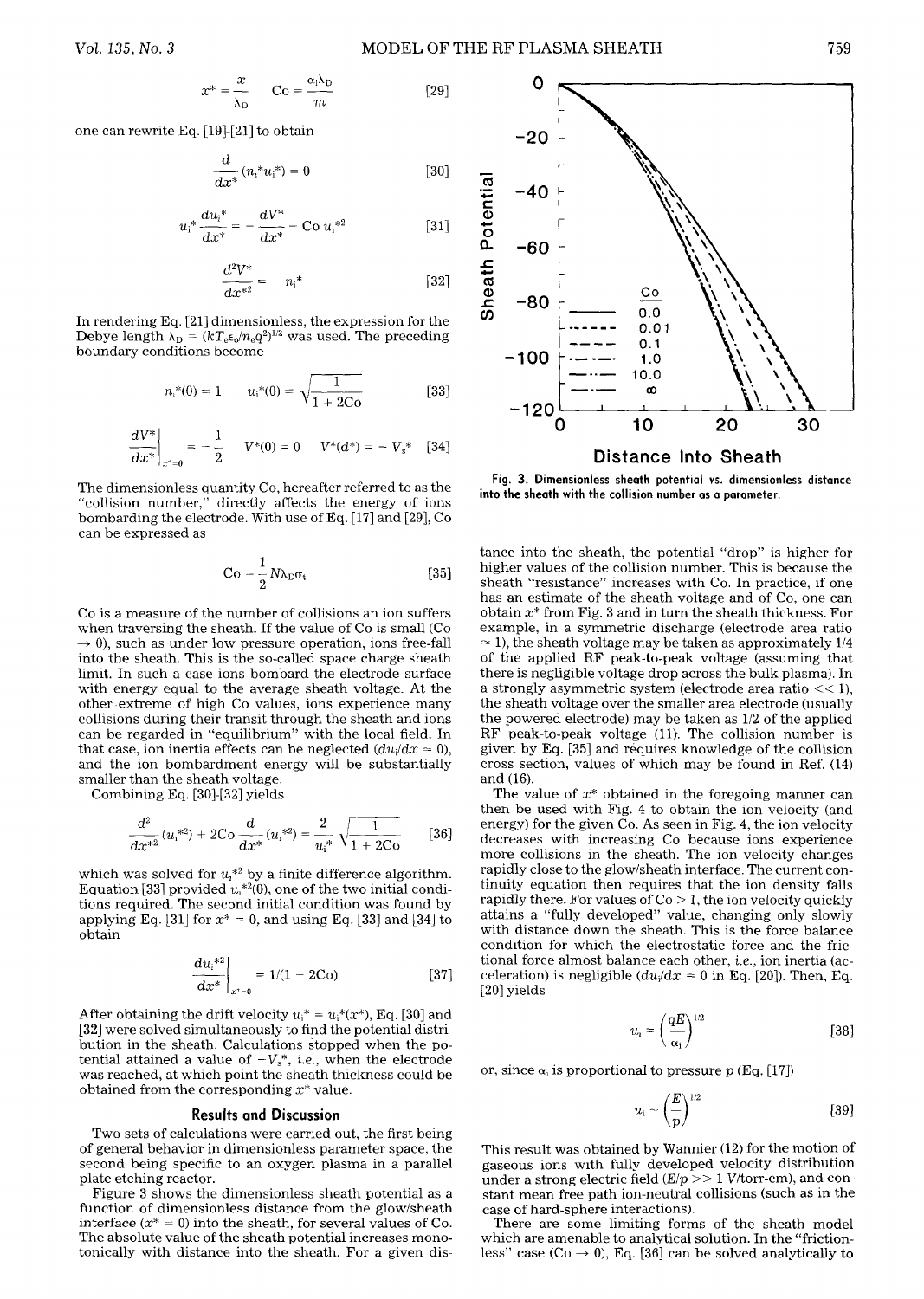

Fig. 4. **Dimensionless ion drift velocity** *vs.* **dimensionless distance into the sheath with the collision number as a parameter.** 

obtain an explicit expression of ion velocity *vs.* distance into the sheath

$$
u_i^* = \left[4y + \frac{585}{512} + z\right]^{1/3} + \left[4y + \frac{585}{512} - z\right]^{1/3} - \frac{7}{8} \quad [40]
$$

with

$$
y = \frac{9x^{*2}}{16} + \frac{33x^*}{64}
$$
 [41]

and

$$
z = 3\left(x^* + \frac{11}{24}\right)\sqrt{y + \frac{29}{64}}\tag{42}
$$

For large  $x^*$ , the terms containing  $x^{*2}$  dominate and Eq. [40] is simplified to

$$
u_i^* \simeq \left(\frac{9}{2}\right)^{1/3} (x^*)^{2/3} \tag{43}
$$

Furthermore, in the frictionless case  $u_i^* = \sqrt{1-V^*}$ . For large  $x^*$ , for which [43] is valid,  $-V^* >> 1$  (recall that  $V^* <$ 0), and

$$
u_i^* \approx \sqrt{-V^*} \tag{44}
$$

Noting that  $I_1 = qn_iu_i$ , taking into account Eq. [44], and introducing dimensional variables into Eq. [43], results in the high vacuum version of the Child-Langmuir law

$$
I_{+} = \frac{4\epsilon_{\rm o}}{9} \left(\frac{2q}{m}\right)^{1/2} \frac{V_{\rm s}^{3/2}}{d^2} \tag{45}
$$

Another limiting case results when electrostatic and frictional forces balance each other, *i.e.,* when ion inertia can be neglected. For any finite value of Co, this will happen at sufficiently large  $x^*$ . The higher the value of Co, the sooner the ion will attain the force balance condition.

When ion inertia iz neglected, the sheath equations can be integrated directly to yield

$$
u_1^* = \left(\frac{3}{2C\sigma\sqrt{1+2C\sigma}}\right)^{1/3} (x^* + C)^{1/3}
$$
 [46]

The integration constant  $C$  can be eliminated by using boundary condition Eq. [33]. Then

$$
C = \left[\frac{2\text{Co}}{3(1 + 2\text{Co})}\right]^{1/3} \tag{47}
$$

However for the large  $x^*$  for which Eq. [46] is valid, C can be neglected compared to  $x^*$ , and Eq. [46] reduces to

$$
u_1^* = \left(\frac{3}{2C\sigma\sqrt{1+2C\sigma}}\right)^{1/3} (x^*)^{1/3}
$$
 [48]

In addition, integration of Poisson's equation yields for the case at hand (and for high  $x^*$ )

$$
V^* = -\frac{9}{10} \left[ \frac{2 \text{Co}}{3(1+2 \text{Co})} \right]^{1/3} (x^* + C)^{5/3} \tag{49}
$$

Equation [48] and [49] indicate that for any finite value of  $Co$ ,  $u_i$  will become asymptotic to a one-third power law and V will become asymptotic to a five-thirds power law with respect to  $x^*$ , as  $x^* \rightarrow \infty$ . The above limiting cases are displayed in Fig. 5 where the complete solution (solid lines) is compared to the asymptotic solutions. If  $Co = 0$ , the complete solution almost coincides with the Child-Langmuir law, Eq. [43] (dash-dotted line). For  $Co \approx 1$ , the complete solution is virtually identical to the approximate solution Eq. [48]. In fact, for  $x^*$  greater than about 10, Eq. [48] is a good approximation for values of  $Co \ge 0.1$ .

Consider now the range of values of Co that would be encountered in practice. For  $O_2$ <sup>+</sup> moving in its parent gas, for example, the total collision cross section has been reported as  $\sigma_t = 5.5 \, 10^{-15} \, \text{cm}^2$  (16). For Cl<sub>2</sub><sup>+</sup> in Cl<sub>2</sub>,  $\sigma_t = 2.67$  $10^{-15}$  cm<sup>2</sup> (14). Therefore a typical value of  $\sigma_t$  may be taken as  $5 \frac{10^{-15} \text{ cm}^2}{2}$ . For a high pressure plasma etching reactor for which  $p = 0.5$  torr and  $T = 350$  K, the gas density is  $N =$ 1.38  $10^{16}$  cm<sup>-3</sup>; a typical value of  $\lambda_D$  is 100  $\mu$ m or 10<sup>-2</sup> cm. Then Eq. [35] yields Co  $\approx$  0.5. Further, a typical sheath thickness is a few mm, *i.e.,*  $x^*$  is a few decades. As shown above, under these conditions, Eq. [48] and [49] are good



Fig. 5. **Dimensionless ion drift velocity vs. dimensionless distance**  into the sheath with the collision number as a parameter. —<br>merical solution to Eq. [36]; ———, analytic expression Eq. [43 **merical solution to Eq.** [36]; .... , **analytic expression Eq.** [43]; .... , **anatytic expression Eq.** [48].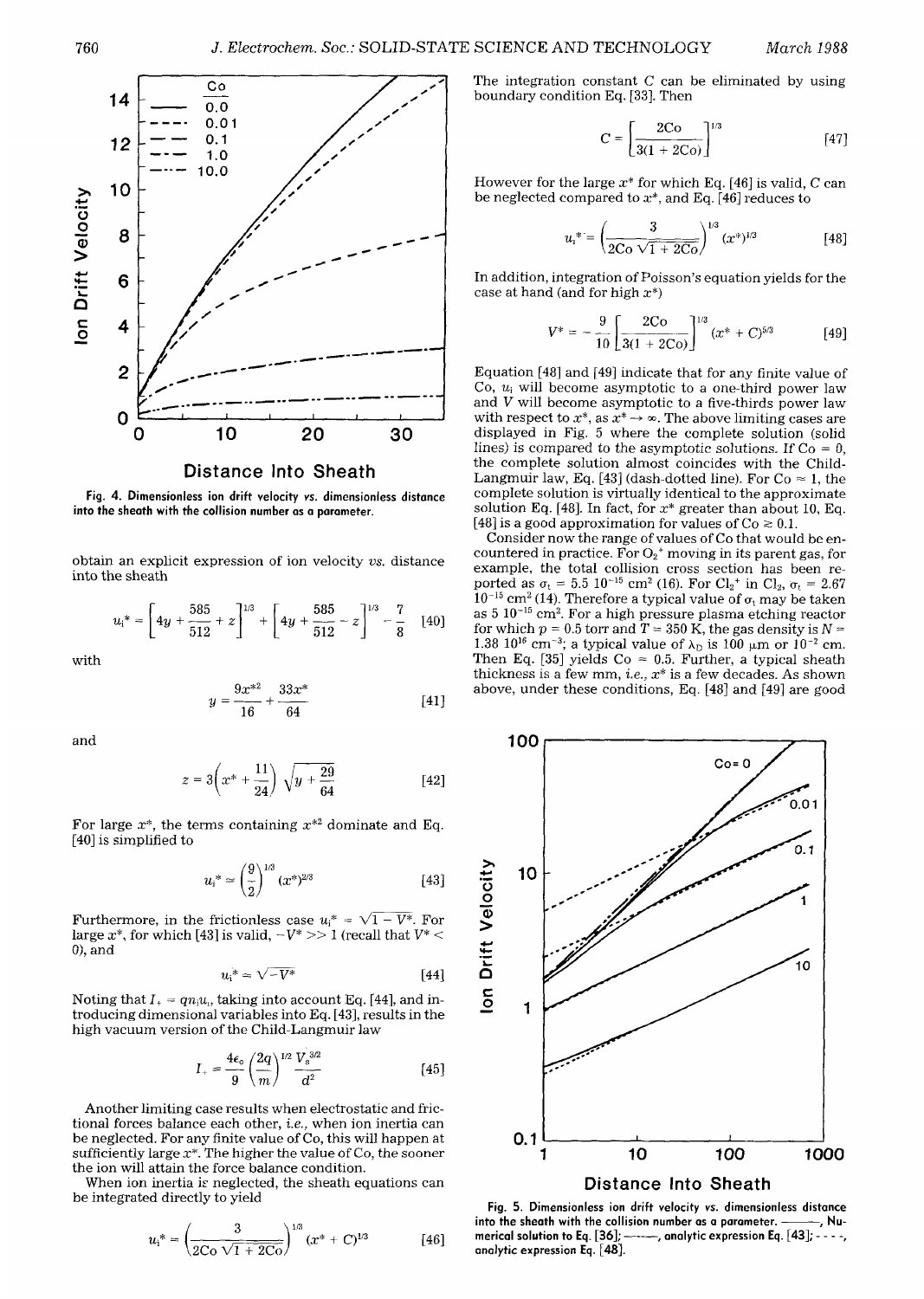approximations. Then, by eliminating  $(x^* + C)$  between these two equations, one has an expression for the ion bombardment energy as a function of the sheath voltage, applicable to relatively high pressure plasma etching reactors

$$
(u1*)2 = \frac{(-10V*)2/5}{(2Co)4/5(1 + 2Co)1/5} \t[50]
$$

Equation [50] provides the dimensionless ion energy as a function of the dimensionless potential down the sheath  $(V^*)$ , for relatively high values of Co. The ion bombardment energy can be obtained when the sheath voltage  $(V<sub>s</sub><sup>*</sup>)$ is used for  $V^*$ . As an example, consider a sheath voltage  $V_s$  $= -250V$  and a plasma electron temperature  $T_e = 4$  eV. Then  $V_s^* = -250/4 = -62.5$ . Assuming Co = 0.5, as calculated above, one finds  $(u_i^*)^2 = 11.4$  and the ion kinetic energy  $\epsilon_i = 1/2$   $mu_i^2 = 11.4 \cdot 2 = 22.8 \text{ eV}$ . This would be the energy in ordered motion. The total ion bombardment energy would be  $\epsilon_+ = 22.8/0.559 = 40.8$  eV (see Eq. [52] below).

Besides considering the general characteristics of the sheath, the model was also applied to an actual plasma etching reactor. The experimental system has been described elsewhere (13). Briefly, an oxygen discharge was used to etch polymeric films in a showerhead parallel plate single-wafer etcher. The substrate wafer was resting on the grounded electrode. The average plasma (and ground sheath) potential  $(V_p)$  was estimated from measurements of the RF peak-to-peak applied voltage  $(V_{\text{pp}})$  and of the dc self-bias  $(V_{dc})$  with the equation  $V_p = (V_{pp}/2 + V_{dc})/2$  (11). The dc bias was small in the approximately symmetric sys tem used. The above equation for  $V_p$  is not applicable when a substantial voltage drop occurs across the bulk plasma, such as under conditions resulting in low electron mobility and/or density. However under typical conditions  $(-1$  torr, 100W) it was found that the plasma resistance  $(-100)$  was small compared to the sheath impedance  $(-150\Omega)$  suggesting that the voltage drop across the bulk plasma was typically small. The average electron density and temperature were found as described in Ref. (13). The purpose was to calculate the energy and flux of ions bombarding the substrate electrode as a function of reactor operating pressure and power input. These quantities have direct bearing on the etching rate and the degree of anisotropy of films.

Oxygen discharges are known to be electronegative, i.e., the negative ion density can exceed the electron density. However, for a pressure of 1 torr, Dettmer (23) found that the density of the dominant negative ion  $(O^-)$  in a dc oxygen discharge became small, compared to the electron (and positive ion) density, for reduced electric fields in the bulk plasma  $E_{\rm b}/N \ge 55$  *Td* (1 *Td* = 10<sup>-17</sup> V-cm<sup>2</sup>). The reduced effective electric field  $(24)$   $E_{\text{ef}}/N$  in the bulk plasma was calculated to be typically above 50 *Td* in the system studied. Under the assumption that a high frequency (and relatively high pressure) RF discharge of a given *E~f/N* is comparable to a dc discharge with the same  $E<sub>b</sub>/N$ , the negative ion concentration may therefore be neglected for the system at hand. However, since the present sheath model pertains to electropositive gases, application of the model to an oxygen discharge should be limited to conditions under which the negative ion density is low.

The ion kinetic energy owing to the drift velocity is  $\epsilon_i$  =  $1/2$   $mu<sub>i</sub><sup>2</sup>$ . By defining a dimensionless ion energy  $\epsilon_i^*$  =  $2\epsilon_i/kT_e$  one finds by using  $u_i^*$  from Eq. [28]

$$
\epsilon_{i}{}^{*}=(u_{i}{}^{*})^{2} \qquad \qquad [51]
$$

This is the ion energy in ordered motion (associated with the ion drift velocity). However the total ion energy is higher since ions also have a random velocity component. It is the total ion energy which affects the etching kinetics. For the constant mean free path case considered here, Wannier (12) obtained a relationship between the ion kinetic energy in ordered motion and the total average ion kinetic energy, which can be expressed here as

$$
\epsilon_{+}^* = \epsilon_{1}^* / 0.559 \qquad \qquad [52]
$$

One notes that a significant fraction of the total ion energy is associated with random motion. Equation [52] holds in the high pressure regime where the ionic mean free path is much less than the sheath thickness, so that the ion velocity distribution function is well developed. Use of Eq. [52] under low pressure conditions will overestimate the total ion energy. The dimensionless ion flux is

$$
I_{+}^{*} = u_{i}^{*} n_{i}^{*} = 1/\sqrt{1 + 2Co}
$$
 [53]

Quantities such as  $\epsilon_{+}^{*}$  and  $I_{+}^{*}$  can be used in models for the ion-assisted kinetics to predict the ion-assisted etching rate. This can in turn be used in transport models of plasma reactors (13).

Figure 6 shows the dependence of-ion bombardment energy on reactor pressure for different values of power input. Ion energies are indeed low. This is a result of the combination of low sheath voltages ( $\sim$ 200V) and many ion collisions in the sheath, at the relatively high pressures used. The situation may be drastically different in low pressure  $(\sim10$  mtorr) reactive ion etching reactors with the wafer resting on the (high sheath voltage) smaller size electrode. Ion energies as high as 500 eV are easily obtainable in such systems. For a given power, ion energy decreases monotonically with pressure due to increased number of collisions and lowered sheath electric field. The decrease in energy with pressure may be partly counterbalanced by increasing the power input.

The variation of ion flux with pressure is shown in Fig. 7. The behavior can be explained by introducing dimensional variables into Eq. [53] to obtain

$$
I_{+} = n_{\rm p} \left( \frac{kT_{\rm e}/m}{1 + 2\rm{Co}} \right)^{1/2} \tag{54}
$$

The decrease of  $I_+$  with pressure is the result of  $T_e$  and  $n_p$ decreasing, and of Co increasing with pressure (note that  $n_p$  increases with pressure at low pressures,  $\leq 0.2$  torr in our case, but decreases at high pressures). The decrease of  $I_{+}$  is sharper at lower pressures mainly because  $n_{p}$  shows similar behavior with pressure (13). For constant pressure, ion flux increases almost linearly with increasing power. This is because  $n_p$  increases linearly with power and the term in parenthesis in Eq. [54] is only weakly dependent on power. Ion flux is independent of sheath voltage for a sourceless sheath. This would not be the case if ionization occurred in the sheath by secondary electrons, for example. Such electrons are emitted from the electrode by the bombarding ions and are accelerated by the sheath electric field back into the glow. When pressure is high, secondary electrons can cause ionization in the sheath (10). This re-



**Fig. 6. Ion bombardment energy** *vs.* **reactor pressure with power as a parameter.**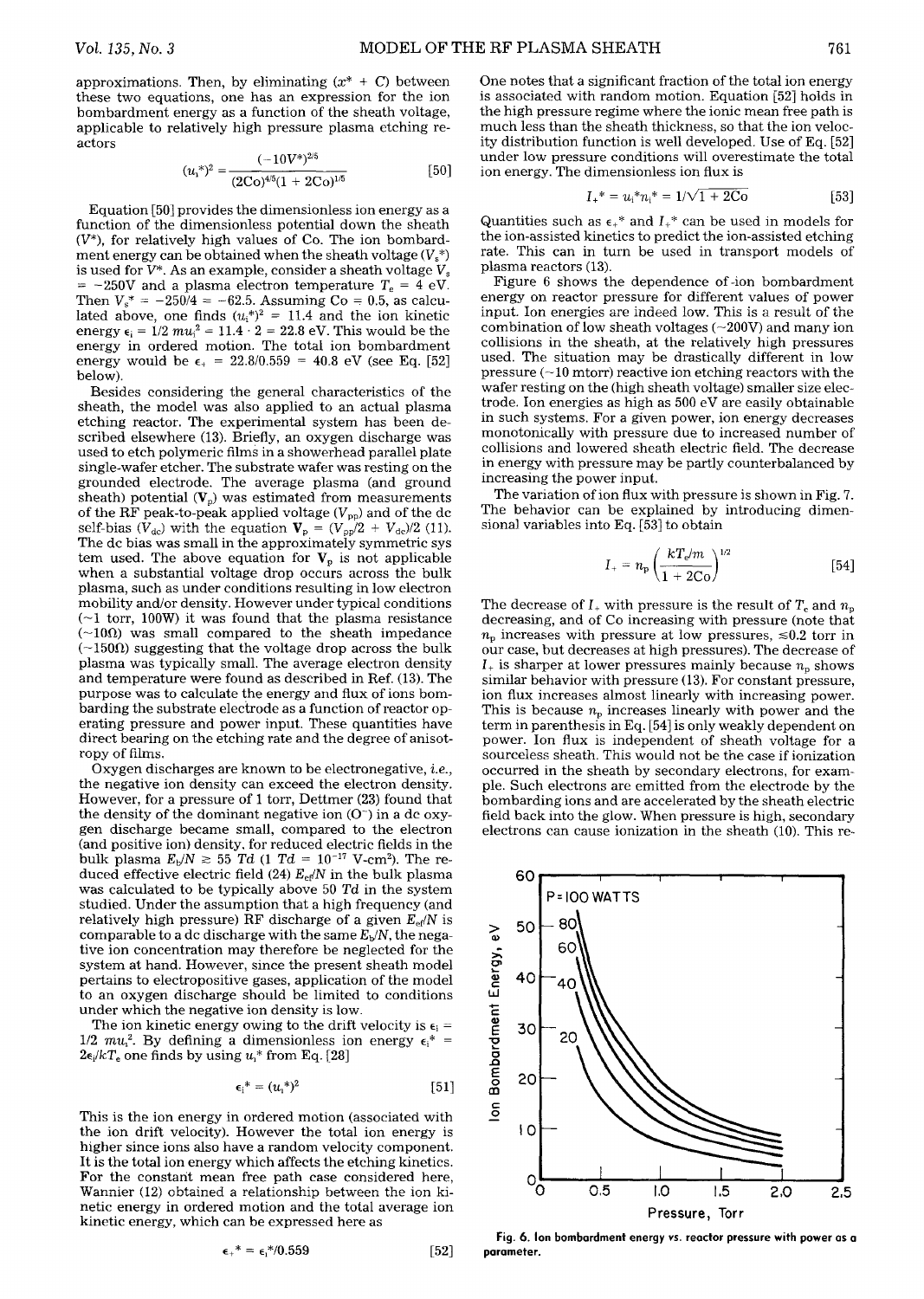

**Fig. 7. Ion bombardment flux** *vs.* **reactor pressure with power as a parameter.** 

sults in higher ion current to the substrate and to thinner sheath as compared to the sourceless sheath case. When ionization in the sheath by secondary electrons takes place, the ion flux on the substrate electrode is

$$
I_{+} = \frac{I_{+0}}{1 - \gamma \{[exp(N\sigma, d) - 1]}\tag{55}
$$

where  $I_{+0}$  is the ion current injected into the sheath at the glow/sheath interface. The maximum ionization cross section for electrons in oxygen, for example, is  $\sigma_1 = 2.72~10^{-16}$ cm<sup>2</sup> (16). As previously, one may take neutral density  $N =$ 1.38  $10^{16}$  cm<sup>-3</sup> (0.5 torr, 350 K) and  $d \approx 0.1$  cm. For the ion energies of interest, the secondary electron emission coefficient has a value of  $\leq 0.1$  for many electrode materials under noble ion bombardment, and is usually much smaller for molecular ion bombardment (11, 16). Then, for  $\gamma = 0.1$ , the denominator in Eq. [55] is about 0.95, which amounts to a 5% increase in current due to ionization in the sheath, under the above conditions. This is rather an upper limit on the expected degree of ionization by secondary electrons under these conditions. Similarly, ion-impact ionization may also be neglected. For example, using the rather high value of  $\sigma_i = 10^{-16}$  cm<sup>2</sup> for the corresponding cross section and values of  $N$  and  $d$  as above, one obtains an ion multiplication factor of  $\exp(N\sigma_i d) = 1.14$  ions produced per ion. Again, this is an overestimate of the ionization in the sheath, under the above conditions.

The dependence of ion energy on the sheath electricfield-to-pressure ratio,  $E_s/p$ , has been recognized in the literature (1, 2, 12). In order to investigate further that relationship,  $E_s/p$  and ion energy (Eq. [52]) were calculated for different values of pressure and power in the range 0.3-2 torr and 20-200W, respectively. For each pressure-power pair the average sheath electric field was found by integrating the computed electric field distribution over the sheath thickness. The results are shown in Fig. 8. One observes that there exists a unique functional relation between ion bombardment energy and sheath  $E_s/p$ . Low values of  $E_s/p$  occur at higher pressure (high Co). Under these conditions electrostatic and frictional forces balance each other, and Eq. [39] is applicable. Hence ion energy is linear in  $E_s/p$ . At high  $E_s/p$  (low pressure), ion inertia is not negligible and the data deviate from the straight line passing through the origin. The deviation is negative because  $u_i$ *du~/dx* is positive, *i.e.* the ion velocity has not had a chance to achieve its "fully developed" value (ions strike the electrode before that happens).

No experimental data on ion bombardment energy and flux in oxygen plasma etching reactors could be found in the literature to test the predictions of the sheath model.



**Fig. 8. Ion bombardment energy** *vs.* **average sheath-electric-field-topressure ratio.** 

Thompson *et al.* (1, 25), and Allen *et al.* (17) used a similar reactor system to that employed in the present study. Their experimental conditions were mostly within the range covered in the present work, except that the authors used gases such as  $CF_3Cl$ ,  $CF_3Br$ , and  $SF_6$ . Values of the measured ion bombardment energy and ion flux were similar to the values shown in Fig. 6 and 7, although such similarity may be fortuitous. The variation of ion bombardment energy with power and pressure was also similar to that predicted by the present sheath model. Ion bombardment energy and flux critically affect etch anisotropy in plasma-assisted etching applications. A realistic plasma reactor model must provide for the calculation of these quantities.

#### **Summary and Conclusions**

An approximate model of the RF plasma sheath was developed. The ion drift velocity was found by coupling the ion "fluid" equations to Poissons' equation for the potential distribution in the sheath. Ion-neutral collisions were accounted for by a frictional force opposing the ion motion. An analysis of the collision dynamics showed that, for ion energies much greater than the background medium thermal energy, the frictional force may be taken proportional to the square of the ion velocity. The proportionality constant increases linearly with the collision cross section and with pressure. The dimensionless number Co (Eq. [35]) was found to be important in describing the sheath properties. Typical values of Co in high pressure  $(\sim 1$  torr) plasma etching reactors are around unity. For such values of Co, frictional and electrostatic forces on the ion quickly balance each other. An analytic solution Was then derived yielding the ion bombardment energy as a function of the sheath potential. Such expression may be used for quick estimation of expected ion energy in high pressure plasma etching reactors. At the extreme of no collisions in the sheath ( $Co \rightarrow 0$ ) the Child-Langmuir law was recovered.

The model was applied to a high pressure parallel plate plasma reactor used to etch polymer films in an oxygen discharge. The energy of ions bombarding the grounded electrode was calculated to be only a few tens of eV, much lower than typical sheath voltages  $(\sim 200V)$ . Ion energy and ion flux decreased with pressure and increased with power. Over the range of variables investigated, the ion bombardment energy was found to be a unique function of the average sheath electric-field-to-pressure ratio, *Es/p.* In fact, ion energy was linear with *Es/p* for values below about 2000 V/cm-torr, but deviated from linearity for higher *Es/p*  values.

The assumptions introduced in the model limit the parameter range over which the model is applicable. For ex